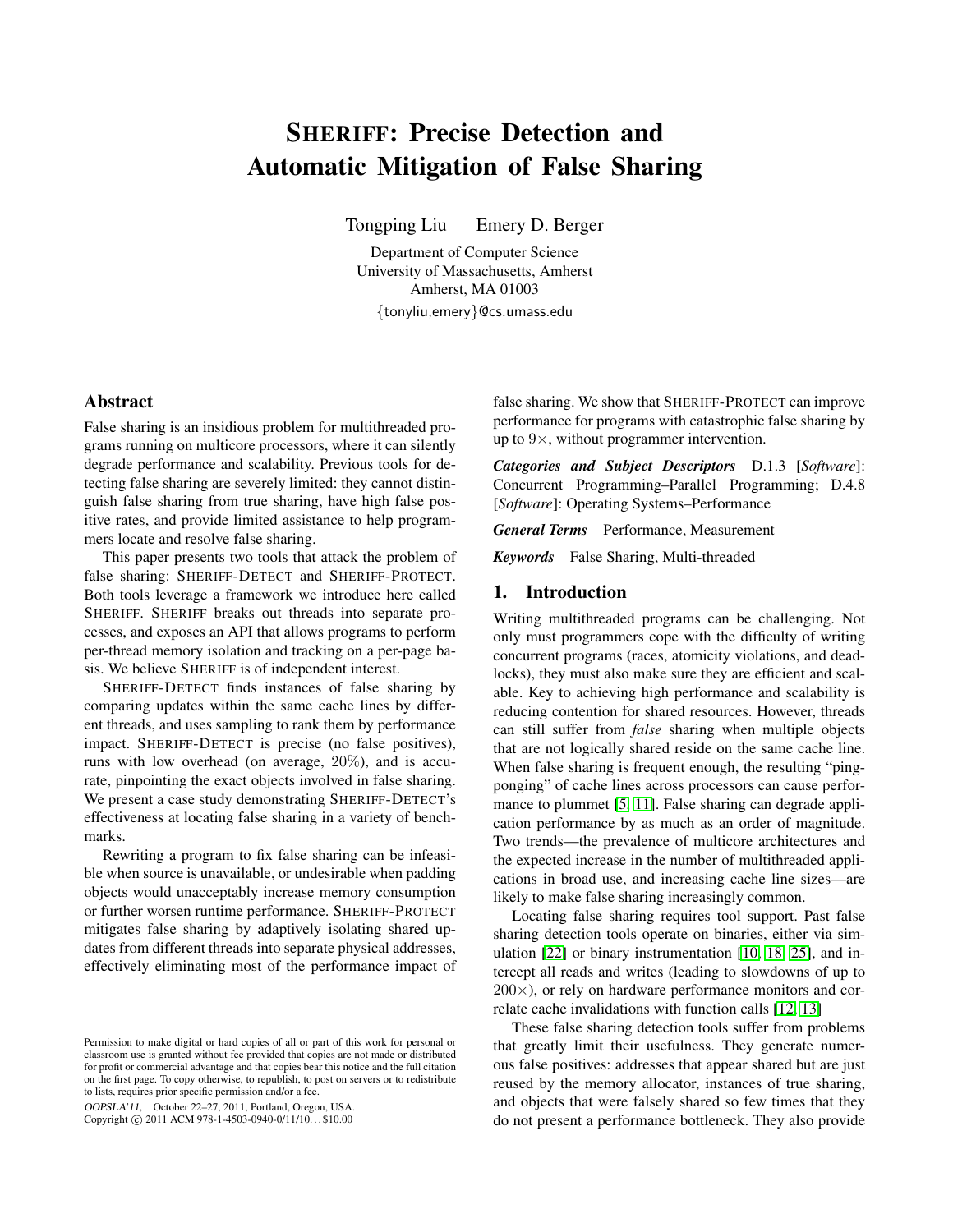little actionable information for programmers seeking to resolve false sharing in their programs. Their reports range from a list of suspicious memory addresses with functions that accessed them at some point [\[12,](#page-14-6) [22\]](#page-14-2) to a single number representing the overall false sharing rate for the entire program [\[10,](#page-14-3) [18,](#page-14-4) [25\]](#page-14-5).

This paper presents two tools designed to help programmers effectively address the challenges of locating and dealing with false sharing in multithreaded applications. SHERIFF-DETECT finds and reports most cases of false sharing accurately (no false positives) and precisely, indicating the exact objects responsible for false sharing. When rewriting an application to resolve false sharing is infeasible (because source is unavailable, or padding data structures would unacceptably reduce cache utilization and/or increase memory consumption), SHERIFF-PROTECT can be used as a runtime system that eliminates *all* false sharing automatically. Both tools leverage a common framework we introduce here called SHERIFF that enables them to operate efficiently. This paper presents two tools designed to help program<br>
The paper presents with allocation sites), making with all the sharing with false sharing with false sharing with false positives) and precisely, indicating<br>
ERHF-DE

Figure [1](#page-1-0) presents a sample workflow for using SHERIFF-DETECT and SHERIFF-PROTECT. A multithreaded program is first executed with SHERIFF-DETECT to uncover any false sharing. The programmer can then act on SHERIFF-DETECT's reports to correct false sharing by applying padding or aligning objects to cache line boundaries. If these fixes resolve the problem, then the modified program can be used with the standard pthreads library. If the fixes degrade performance or introduce excessive memory consumption [\[25\]](#page-14-5), or when it is impractical or impossible to modify the program, then SHERIFF-PROTECT can be used as a substitute runtime system to automatically eliminate false sharing.

#### Contributions

This paper makes the following contributions:

- It presents SHERIFF, a software-only framework that replaces the standard pthreads library and transforms threads into OS processes. It exposes an API that enables *per-thread memory protection* and optional *memory isolation* on a per-page basis. We believe SHERIFF is of independent interest since it enables a range of possible applications, including language support and enforcement of data sharing, software transactional memory, threadlevel speculation, and race detection [\[19\]](#page-14-8), though we use SHERIFF here to build two tools focused on false sharing.
- It presents SHERIFF-DETECT, a tool that finds and reports instances of false sharing with high precision and with no false positives. SHERIFF-DETECT only reports actual false sharing—not true sharing, and not artifacts from heap object reuse. It uses sampling to rank instances of false sharing by their potential performance impact. SHERIFF-DETECT pinpoints false sharing locations by indicating offsets and global variables or heap objects



<span id="page-1-0"></span>Figure 1. A workflow for using SHERIFF-DETECT and SHERIFF-PROTECT.

easy to locate and correct. SHERIFF-DETECT is generally efficient: on average, it slows down execution time by just 20%.

• It presents SHERIFF-PROTECT, a tool that eliminates false sharing automatically without the need for code modifications or recompilation. SHERIFF-PROTECT can dramatically increase performance in the face of false sharing. To our knowledge, SHERIFF-PROTECT is the first false sharing resistant runtime for shared-memory multithreaded programs.

We evaluate SHERIFF-DETECT and SHERIFF-PROTECT over a range of applications, including the Phoenix and PAR-SEC benchmark suites; the latter is designed to be representative of next-generation shared-memory programs for chipmultiprocessors [\[4\]](#page-14-9). We show that SHERIFF-DETECT can successfully guide programmers to the exact sources of false sharing, and use its results to remove false sharing in several applications. We also apply SHERIFF-PROTECT to automatically mitigate false sharing in these applications; in one case, an applicaton suffering from catastrophic false sharing runs  $9\times$  faster with SHERIFF-PROTECT than with the standard pthreads library.

## **Outline**

The remainder of this paper is organized as follows. Section [2](#page-2-0) describes key related work. Section [3](#page-2-1) describes SHER-IFF's mechanisms and algorithms in detail. Section [4](#page-5-0) describes the SHERIFF-DETECT tool and how it works to locate false sharing problems. Section [5](#page-7-0) presents the SHERIFF-PROTECT runtime system. Section [6](#page-8-0) presents experimental results, including several case studies of using SHERIFF-DETECT to detect and guide the correction of false sharing. Finally, Section [7](#page-13-0) concludes.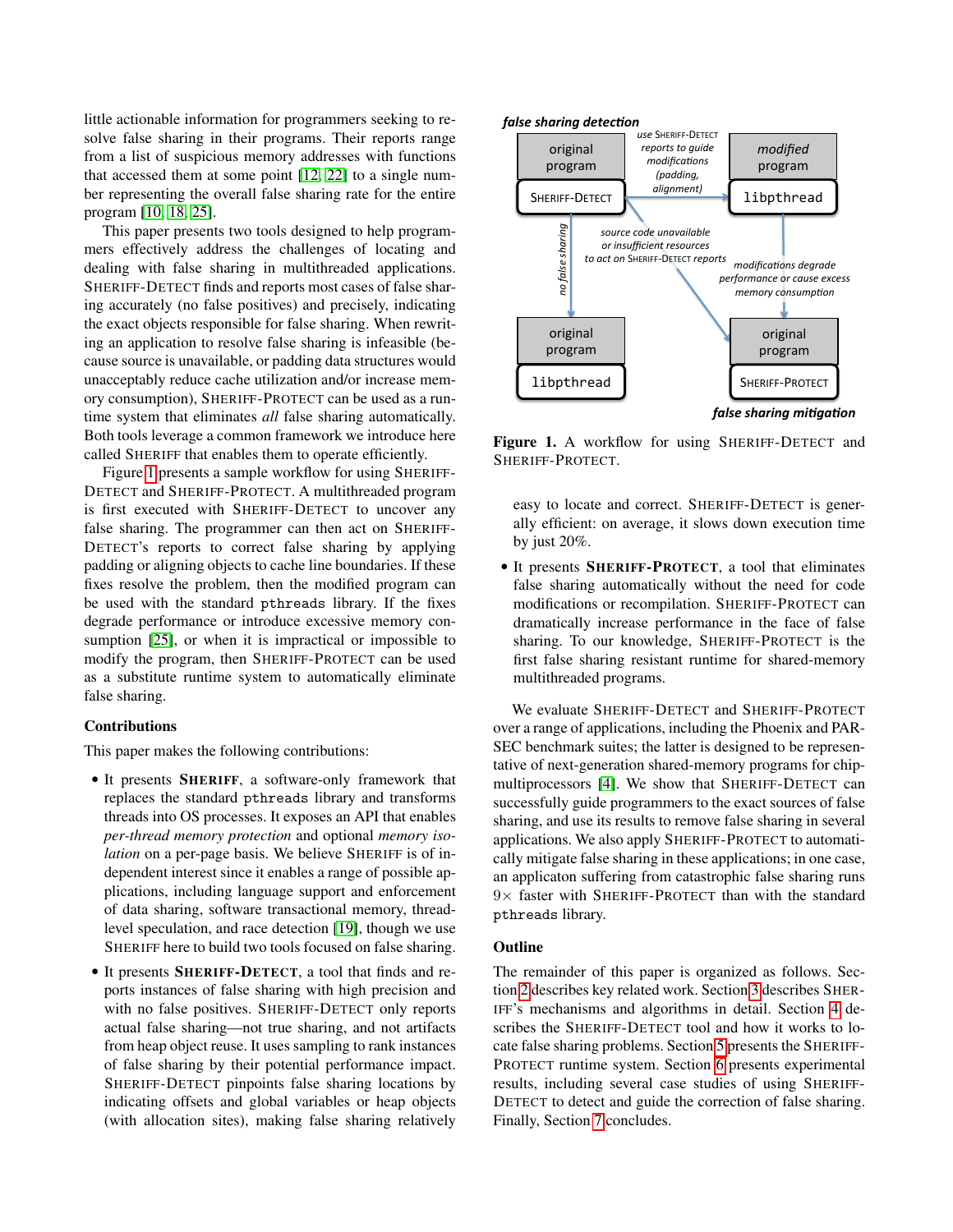# <span id="page-2-0"></span>2. Related Work

The proliferation of multicore systems has increased interest in tool support to detect false sharing, since standard profilers like OProfile [\[17\]](#page-14-10) or gprof [\[9\]](#page-14-11) only report overall cache misses.

*Simulation and Instrumentation Approaches:* Schindewolf describes a system based on the SIMICS functional simulator that reports full cache miss information, including invalidations caused by sharing [\[22\]](#page-14-2). Pluto uses the Valgrind framework to track the sequence of load and store events on different threads and reports a worst-case estimate of possible false sharing [\[10\]](#page-14-3). Similarly, Liu uses Pin to collect memory access information and then reports total false sharing miss information [\[18\]](#page-14-4).

Independently and in parallel with this work, Zhao et al. developed a tool designed to detect false sharing and other sources of cache contention in multithreaded applications [\[25\]](#page-14-5). This tool uses shadow memory to track ownership of cache lines and cache access patterns. It is currently limited to at most 8 simultaneous threads. Like Liu above, it only reports an overall false sharing rate for the whole program, placing the burden on programmers to examine the entire source base to locate any instances of false sharing.

Unlike SHERIFF-DETECT, these systems generally suffer from high performance overhead  $(5 - 200 \times$  slower) or memory overheads. They cannot differentiate true sharing from false sharing, yielding numerous false positives. Because they operate at the binary level, they can all be misled by aliasing due to memory object reuse. Finally, and most importantly, they do not point to the objects responsible for false sharing, limiting their value to the programmer.

*Sampling-Based Approaches:* Intel's performance tuning utility (PTU) [\[12,](#page-14-6) [13\]](#page-14-7) uses event-based sampling, allowing it to operate efficiently. PTU can discover shared physical cache lines, and can identify possible false sharing at the grain of individual function calls. PTU suffers from a high false positive rate caused by aliasing due to reuse of heap objects, and reports false sharing instances that have no impact on performance. PTU cannot differentiate true from false sharing or pinpoint the source of false sharing problems, unlike SHERIFF-DETECT. Section [6](#page-8-0) contains an extensive empirical comparison of PTU to SHERIFF-DETECT demonstrating PTU's relative shortcomings.

Pesterev et al. describe DProf, a tool that leverages AMD's instruction-based sampling hardware to help programmers identify the sources of cache misses [\[20\]](#page-14-12). DProf requires manual annotation to locate data types and object fields, and cannot detect false sharing when multiple objects reside on the same cache line. By contrast, SHERIFF-DETECT is architecture independent, requires no manual intervention, and precisely identifies false sharing regardless of the flow of data or which data types are involved.

*False Sharing Avoidance:* In some restricted cases, it is possible to eliminate false sharing, obviating the need for detection. Jeremiassen and Eggers describe a compiler transformation that adjusts the memory layout of applications through padding and alignment [\[14\]](#page-14-13). Chow et al. describe an approach that alters parallel loop scheduling to avoid sharing [\[7\]](#page-14-14). The effectiveness of these static analysis based approaches is primarily limited to regular, array-based scientific codes, while SHERIFF-PROTECT can prevent false sharing in any application.

Berger et al. describe Hoard, a scalable memory allocator that can reduce the likelihood of false sharing of distinct heap objects [\[1\]](#page-14-15). Hoard limits accidental false sharing of entire heap objects by making it unlikely that two threads will use the same cache lines to satisfy memory requests, but this has no effect on false sharing within individual heap objects, which SHERIFF-PROTECT avoids.

*Other Related Work:* SHERIFF adopts the process-asthread model as exemplified by Grace [\[2\]](#page-14-16) but otherwise differs from it in semantics, generality, and goals.

Grace is a process-based approach designed to prevent concurrency errors, such as deadlock, race conditions, and atomicity errors by imposing a sequential semantics on speculatively-executed threads. Grace supports only forkjoin programs without inter-thread communication (e.g., condition variables or barriers), and rolls back threads when their effects would violate sequential semantics.

SHERIFF extends Grace to handle arbitrary multithreaded programs; for example, Grace is incompatible with any applications that employ inter-thread communication, including the PARSEC benchmarks we examine here. SHERIFF applies diffs at synchronization points in the program to enable updates without rollback, giving it far greater performance (but different semantics) than Grace. SHERIFF does not eliminate concurrency errors, but instead allows applications to selectively track updates and isolate memory, enabling tools like SHERIFF-DETECT and SHERIFF-PROTECT.

# <span id="page-2-1"></span>3. SHERIFF

SHERIFF is a functional replacement for the pthreads library that extends it with two novel features: *per-thread memory protection* (allowing each thread to track memory accesses independently of each other thread's accesses) and optional *memory isolation* (allowing each thread to read and write memory without interference from other threads). SHERIFF works through a combination of *replacing threads by processes* [\[2\]](#page-14-16) and *page-level twinning and diffing* [\[6,](#page-14-17) [15\]](#page-14-18).

Replacing pthreads with processes is surprisingly inexpensive, especially on Linux where both pthreads and processes are invoked using the same underlying system call. Process invocation can actually outperform threads because operating systems initially assign threads to the invoking CPU to maximize locality, while it spreads processes across all CPUs [\[2\]](#page-14-16). To achieve the effect of shared memory, SHER-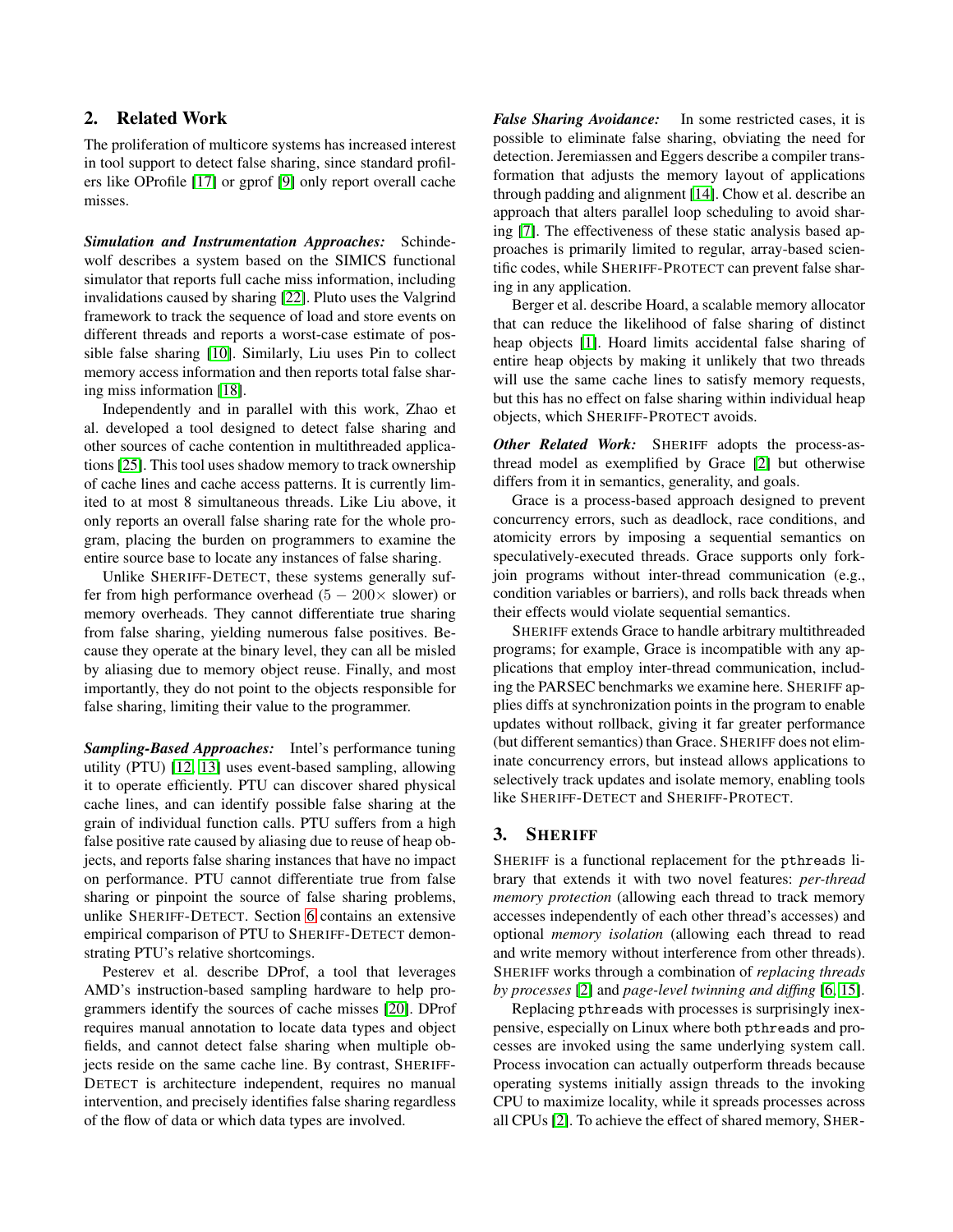

<span id="page-3-2"></span>Figure 2. SHERIFF replaces pthreads by simulating threads with processes. It exposes an API that enables perthread memory protection and memory isolation on a perpage basis. Each "thread" thus either operates directly on shared memory, or on its own private copy. For the latter, SHERIFF commits diffs to shared mappings at synchronization points (Section [3.3\)](#page-4-0).

IFF maps globals and the heap into a shared region (Section [3.1\)](#page-3-0). It also intercepts the pthread create call and replaces it with a process creation call (Section [3.2\)](#page-3-1).

Using processes to simulate threads has two key advantages. First, converting threads to processes enables the use of per-thread page protection, allowing SHERIFF to track memory accesses by different threads, a feature that SHERIFF-DETECT uses in its false sharing detection algorithm (Section [4\)](#page-5-0). Second, it isolates threads' memory accesses from each other. This isolation ensures that threads do not update shared cache lines, and because each process naturally has its own distinct set of cache lines this eliminates false sharing: SHERIFF-PROTECT takes advantage of this feature (Section [5\)](#page-7-0).

To maintain the shared-memory semantics of a multithreaded program, SHERIFF must periodically update the shared heap and globals so that modifications become visible to other threads. SHERIFF delays these updates until synchronization points such as lock acquisition and release (Section [3.3\)](#page-4-0). However, SHERIFF takes care to update only the changed parts of each page (Section [3.4\)](#page-4-1).

## <span id="page-3-0"></span>3.1 Simulating a Shared Address Space

To create the effect of multi-threaded programs where different threads share the same address space, SHERIFF uses memory mapped files to share the heap and globals across different processes. Note that SHERIFF does not share the

stack across different processes because different threads have their own stacks and, in general, multithreaded programs do not use the stack for cross-thread communication.

SHERIFF creates two different mappings for both the heap and the globals. One is a shared mapping, which is used to hold shared state. The other is a private, copy-on-write (COW) per-process mapping that each process works on directly. Private mappings are linked to the shared mapping through the one memory mapped file. Reads initially go directly to the shared mapping, but after the first write operation, both reads and writes are entirely private. SHERIFF updates the shared image at synchronization points, as described in Section [3.5.](#page-4-2)

SHERIFF uses a fixed-size mapping to hold globals, which it checks to ensure is large enough to hold all globals. SHERIFF also uses a fixed-size mapping to store the heap (by default, 1GB). Memory allocation requests from user applications are satisfied from this fixed-size private mapping.

Since different threads allocate memory from this single fixed-size mapping, the global superheap data structure is shared among different threads and allocations are protected by one process-based mutex. In order to avoid false sharing induced by the memory allocator, SHERIFF employs a scalable "per-thread" heap organization that is loosely based on Hoard [\[1\]](#page-14-15) and built using HeapLayers [\[3\]](#page-14-19). SHERIFF divides the heap into a fixed number of sub-heaps (currently 16). The metadata for each sub-heap is also shared by different threads and protected by a cross-process mutex. In order to reduce lock contention, SHERIFF assigns different sub-heaps to each thread at creation time. Since each thread's heap allocates from different pages, the allocator itself is unlikely to collocate two objects from different threads on the same cache line.

Note that tools built with SHERIFF can specify, on a perpage basis, whether to use a shared mapping (so that updates are immediately visible to other "threads"), or a private mapping (so that updates are delayed). Both SHERIFF-DETECT and SHERIFF-PROTECT take advantage of this facility.

#### <span id="page-3-1"></span>3.2 Shared File Access

In multithreaded programs, all threads share the same file descriptor table that tracks the process' open files. For example, if one thread opens a file, the other threads see that the file has been opened. However, multiple processes each have their own resources, including not only memory but also file handles, sockets, device handles, and windows.

While SHERIFF could manage these directly, our current prototype takes advantage of a feature of Linux that allows selective sharing of memory and file descriptors. SHERIFF sets the CLONE FILES flag when creating new processes, resulting in child processes with different address spaces but the same shared file descriptor table. Porting to other POSIX systems (e.g., Solaris) would require shims on I/O operations to allow processes to share open file descriptors by sending them over UNIX domain sockets [\[23,](#page-14-20) Section 17.4].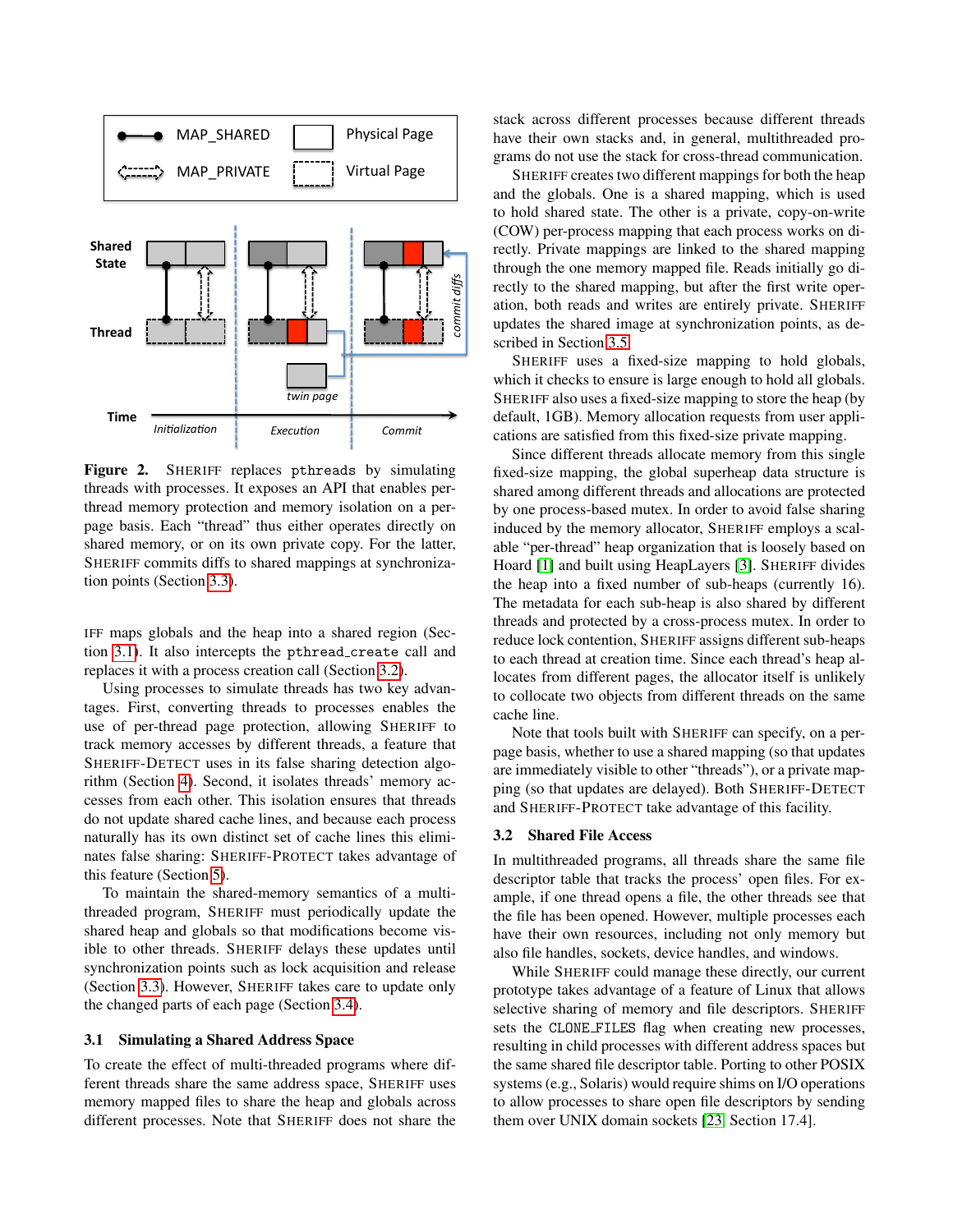## <span id="page-4-0"></span>3.3 Synchronization

SHERIFF supports the full range of POSIX synchronization operations (mutexes, conditional variables, barriers), as well as all thread-related calls, including cancellation.

At each synchronization point, SHERIFF must commit all changes made by the current thread. The span between synchronization points thus constitutes a single atomic transaction. Note that SHERIFF's approach differs significantly from previous transactional memory proposals [\[16\]](#page-14-21), including Grace. SHERIFF is not optimistic, does not replace locks with speculation (it actually acquires program-level locks), never needs to roll back (it is always able to commit successfully), and achieves low overhead for long transactions.

To simulate multithreaded synchronization, SHERIFF intercepts all synchronization object initialization function calls, allocates new synchronization objects in a mapping shared by all processes, and initializes them to be accessible by different processes.

SHERIFF wraps all synchronization operations, including mutexes, condition variables, and barriers in a similar fashion. For example, a call to pthread mutex lock first ends the current transaction, then calls the corresponding pthreads library function but on a cross-process mutex. SHERIFF then starts a new transaction after the lock is acquired, which ends with the next synchronization operation.

Thread-related calls are implemented in terms of their process counterparts. For example, pthread\_join ends the current transaction and calls waitpid to wait for the appropriate process to complete.

## <span id="page-4-1"></span>3.4 Updating Shared Memory

At each synchronization point, SHERIFF updates the shared globals and heap with any updates that thread made. To accomplish this SHERIFF uses *twinning* and *diffing*, mechanisms first introduced in distributed shared memory systems to reduce communication overhead [\[6,](#page-14-17) [15\]](#page-14-18).

Figure [2](#page-3-2) presents an overview of both mechanisms at work. All private pages are initially write-protected. Before any page is modified, SHERIFF copies its contents to a "twin page" and then unprotects the page. At a synchronization point, SHERIFF compares each twin page to the modified page (byte by byte) to compute diffs.

## <span id="page-4-2"></span>3.5 Example Execution

This section walks through an example of SHERIFF's execution from the start of a program to its termination.

*Initialization:* Before the program begins, SHERIFF establishes the shared and local mappings for the heap and globals, and initiates the first transaction.

*Transaction Begin:* At the beginning of every transaction, SHERIFF write-protects any shared pages so that later writes to these pages can be caught by handling SEGV protection faults. In later transactions, SHERIFF only write-protects pages dirtied in the last transaction, since the others remain write-protected.

*Execution:* While performing reads, SHERIFF runs at the same speed as a conventional multithreaded program. However, the first write to a protected page triggers a page fault that SHERIFF handles.

SHERIFF records the page holding the faulted address and then unprotects this page so that future accesses run at full speed. Each page thus incurs at most one page fault per transaction. Although protection faults and signals are expensive, these costs are amortized over the entire transaction.

However, before servicing the fault, SHERIFF must first obtain an exact copy of this page (its twin). SHERIFF accomplishes this by forcing a copy-on-write operation on this page by writing to the start of this page with contents from the same address (i.e., it reads and writes the same value).

This step is essential to ensure that the twin is identical to the original, unmodified page. After the signal handler, the OS's copy-on-write mechanism creates a new, private page.

*Transaction End:* At the end of each atomically-executed region—at thread exit and before synchronization points— SHERIFF commits changes from private pages to the shared space and reclaims memory.

SHERIFF commits only the differences between the twin and the modified pages. After writing these diffs, SHERIFF calls madvise with the MADV DONTNEED flag to discard the physical pages backing both the private mapping and the twin pages. This action allows the OS to reclaim this memory, helping to keep SHERIFF's memory overhead close to that of the original program.

## 3.6 Discussion

As Section [3.1](#page-3-0) notes, SHERIFF does not share the stack between different threads. When using pthreads, threads are allowed to share stack variables with their parent. As long as threads do not modify these variables, SHERIFF operates correctly. However, SHERIFF does not preserve pthreads semantics for applications whose threads *modify* stack variables from their parent thread that their parent then reads. Fortunately, passing stack variables to a thread for modification is generally frowned upon, making it a rare coding practice.

SHERIFF cannot currently intercept atomic operations written in assembly, so programs that implement their own *ad hoc* synchronization operations are not guaranteed to work correctly (Xiong et al. have shown that 22–67% of the uses of *ad hoc* synchronization they examined led to bugs or severe performance issues [\[24\]](#page-14-22)). We expect this limitation to be less of a problem in the future because the forthcoming C++0x standard exposes atomic operations in a standard library, making it possible for SHERIFF to intercept them.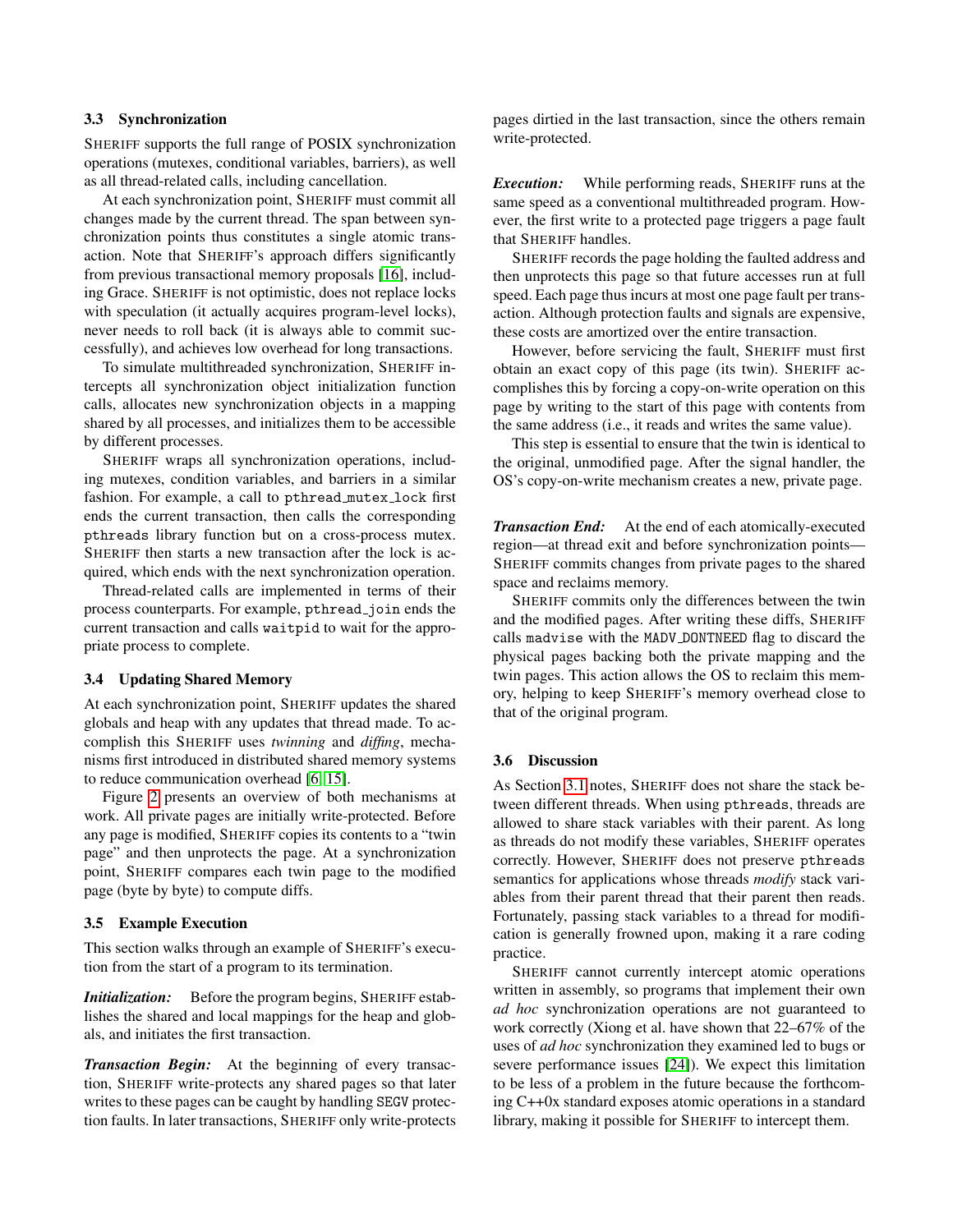

<span id="page-5-0"></span>Figure 3. Overview of SHERIFF-DETECT's operation. SHERIFF-DETECT extends SHERIFF with page ownership tracking, sampling, and *per-cache line and per-word status* arrays that track frequent false sharing within cache lines. For clarity of exposition, the diagram depicts just one cache line per page and two words per cache line.

## 4. SHERIFF-DETECT

We use the SHERIFF framework to build two tools that address false sharing. This section describes the first of these, SHERIFF-DETECT, which detects false sharing.

SHERIFF-DETECT detects both types of false sharing described in the literature. The first is the sharing of structurallyunrelated objects that happen to be located on the same cache line (i.e., different variables). The second is when multiple processors access different fields of the same object, which Hyde and Fleisch describe as "pseudo sharing" [\[11\]](#page-14-1).

SHERIFF-DETECT is designed to report only those instances of false sharing with the potential to seriously degrade performance. False sharing only causes significant performance degradation when multiple threads concurrently and repeatedly update falsely-shared data, leading to large numbers of invalidation misses.

## 4.1 Page Ownership Tracking

One approach to implementing SHERIFF-DETECT would be to use SHERIFF and direct it to protect all pages and map them private. The only change needed to detect false sharing would be an added check of twins and diffs against

shared pages. Any shared cache line whose contents differ from its twin indicates it was changed by another thread (a remote update). False sharing has occurred whenever a remote update lies on the same cache line as a local update.

However, this naïve approach would be quite costly. Since all local modifications of different threads must be committed to the shared space at every synchronization point to ensure correct execution (see Section [3.3\)](#page-4-0), this approach would introduce substantial and unnecessary overhead for applications with a large number of unshared pages.

To reduce this overhead, SHERIFF-DETECT leverages a simple insight: if two threads can falsely share a cache line, then they must simultaneously access the page containing that cache line.

Guided by this insight, SHERIFF-DETECT uses page protection to gather information about whether pages are shared or not. Instead of placing everything in the private address space, SHERIFF-DETECT utilizes its knowledge about page sharing patterns and only maps shared pages private.

SHERIFF-DETECT initially read-protects all memory pages and tracks the number of threads that attempt to write a page concurrently. Any attempt to write to a page will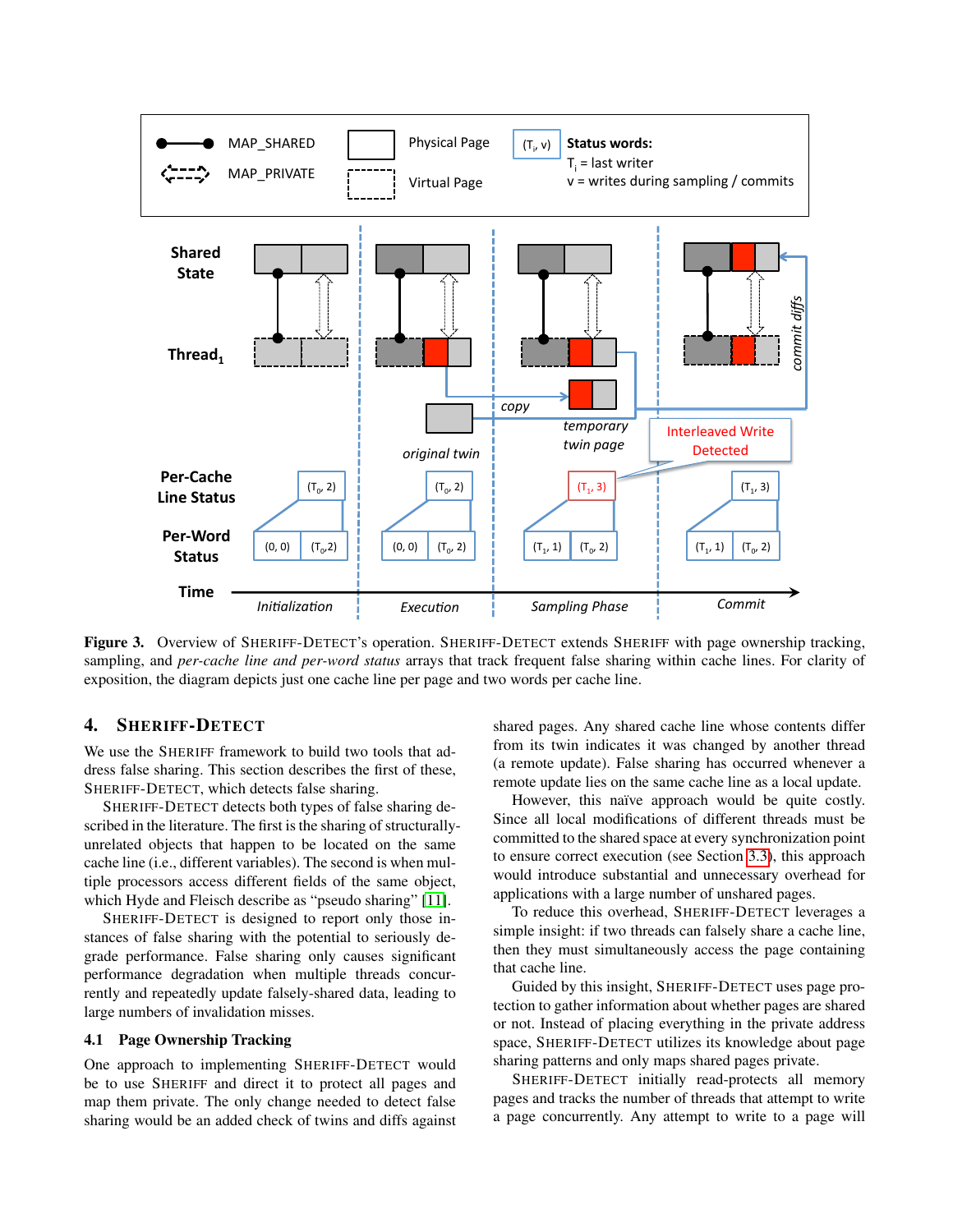trigger a page fault. SHERIFF-DETECT then increments the access counter for this page before unprotecting the page. Once the access counter for a given page reaches two, the page is considered to be shared, and the page is mapped privately to each process to allow SHERIFF-DETECT to locate possible false sharing.

## 4.2 Discovering Local Modifications

When SHERIFF-DETECT concludes each transaction, it compares each dirty page with its twin a word at a time to find any modifications. SHERIFF-DETECT thus identifies all writes made by the current thread. Whenever local modifications are found, either in the sampling period or at the end of a transaction (outside a critical section), SHERIFF-DETECT sets the virtual status words that indicate local modifications by the current thread.

## <span id="page-6-0"></span>4.3 Identifying Problematic False Sharing

SHERIFF-DETECT uses sampling to measure the performance impact of false sharing, which it uses to rank its reports. SHERIFF-DETECT currently uses a sampling interval of 10 milliseconds, which we empirically observe balances accuracy and performance overhead.

SHERIFF-DETECT tracks the frequency of updates to cache lines by associating a temporary twin page with each private, modified page (see Figure [3\)](#page-5-0). These twin pages are created only during sampling, and are updated to reflect the current working version at every sampling interval.

False sharing degrades performance only when threads repeatedly update a cache line, forcing numerous cache line invalidations. SHERIFF-DETECT monitors interleaved writes across different threads to capture this effect.

SHERIFF-DETECT associates a *per-cache line status* with each cache line in every tracked page (Figure [2\)](#page-3-2). This status contains two fields. The first points to the last thread to write to this cache line, and the second records the number of interleaved updates to the cache line. Every time a different thread writes to a cache line, SHERIFF-DETECT updates the associated status word with both the thread id and the version number. To reduce overhead, SHERIFF-DETECT splits the status into two different arrays to allow the use of atomic operations instead of locks.

In addition, during sampling and at commit time, SHERIFF-DETECT updates *per-word status* values for every modified word. This information is later used to report the approximate frequency of updates at the individual word granularity. Programmers can then use this information to decide where to place padding. For example, if two struct fields are falsely shared, padding should be placed between the fields that are most frequently updated.

SHERIFF-DETECT imposes relatively low memory overhead by maintaining status values only for pages that are shared by multiple threads. To further save space, SHERIFF-DETECT stores each status in a single 32-bit word. The upper 16 bits stores the thread id, and the lower 16 bits stores the

version number. When a word is detected to have been modified by more than two threads, SHERIFF-DETECT sets the thread id field to 0xFFFF, indicating that it is shared.

## 4.4 Reporting

At this point, SHERIFF-DETECT has detected individual cache lines that are responsible for a large number of invalidations, and thus potential sources of slowdowns. The next step is to identify the culprit objects.

SHERIFF-DETECT aims to provide as much context as possible about false sharing in order to reduce programmer effort, identifying global variables by name, heap objects by allocation context, and where possible, the fields modified by different threads. SHERIFF-DETECT also provides an option to print out detailed information for every word in a given cache line, including the number of updates and the accessing threads.

SHERIFF-DETECT identifies globals by name, using debug information that associates addresses with the name of the corresponding global. To identify heap objects, SHERIFF-DETECT's memory allocator tracks the calling context: the sequence of function calls that led to the actual allocation request. This information, stored in the header of each heap object, can help programmers locate and correct false sharing, as the case study in Section [6.1.1](#page-9-0) demonstrates. Any heap object responsible for a large number of invalidations is not deallocated so that it can be reported at the end of program execution.

#### 4.5 Avoiding False Positives

SHERIFF-DETECT instruments memory allocation operations to clean up cache invalidation counts whenever an object is de-allocated. This approach avoids the false positives caused by incorrectly aggregating counts when one address is re-used for other objects.

## 4.6 Reporting Falsely Shared Objects

Once execution is complete, SHERIFF-DETECT generates a ranked list of falsely shared objects. SHERIFF-DETECT scans the cache invalidation array for cache lines with a number of invalidations above a fixed threshold (currently 100). The corresponding invalidation times and offset of this cache line are added to a global linked list sorted by invalidation times.

After scanning the cache invalidation array, SHERIFF-DETECT obtains object information for all cache lines in the linked list, and reports the allocation site and offsets of all falsely-shared allocated objects.

#### <span id="page-6-1"></span>4.7 Optimizations

SHERIFF-DETECT employs several optimizations that further reduce its overhead.

*Reducing timer overhead.* As explained in Section [4.3,](#page-6-0) SHERIFF-DETECT uses sampling to track interleaved writes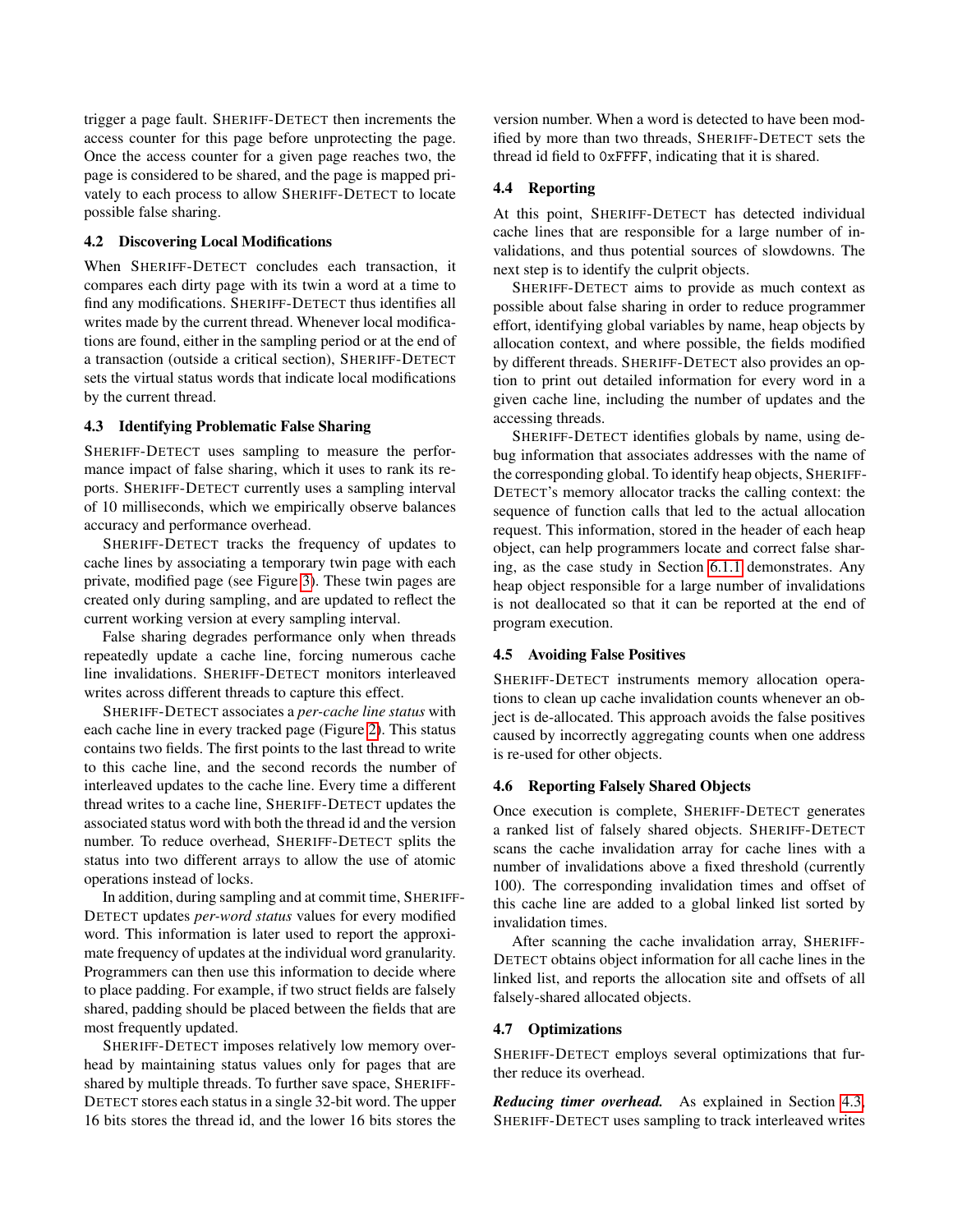by triggering a timer signal via ualarm. To reduce the impact of timer interrupts, SHERIFF-DETECT activates sampling only when the average transaction time is larger than a threshold time (currently 10 milliseconds). SHERIFF-DETECT uses an exponential moving average to track average transaction times ( $\alpha = 0.9$ ). This optimization does not significantly reduce the possibility of finding false sharing since SHERIFF-DETECT's goal is to find an object with a large amount of interleaved writes from different threads.

*Sampling to find shared pages.* SHERIFF-DETECT relies on page protection to determine whether pages are shared or not. When one application has a large number of transactions or page touches, the protection overhead to gather this sharing information can dominate running time.

SHERIFF-DETECT reduces overhead by using sampling to detect shared pages. If objects on a page are frequently falsely shared, the page itself must also be frequently shared, so even relatively infrequent sampling will eventually detect this sharing. SHERIFF-DETECT currently samples the first 50 out of every 1,000 periods (one period equals one transaction or one sampling interval). At the beginning of each sampled period, all memory pages are made read-only so that any writes to each page will be detected. Upon finding a page is shared, SHERIFF-DETECT will track any false sharing inside it. SHERIFF-DETECT only updates the shared status of pages during sampled periods and at commit points. During unsampled periods, pages whose sharing status is unknown impose no protection overhead.

#### 4.8 Discussion

Unlike previous tools, SHERIFF-DETECT has no false positives, differentiates true sharing from false sharing, and avoid false positives caused by the reuse of heap objects. SHERIFF-DETECT can under-report false sharing instances in the following situations:

*Single writer.* False sharing usually involves updates from multiple threads, but it can also arise when there is exactly one thread writing to part of a cache line while other threads read from it. Because its detection algorithm depends on at least one differing update (that is, at least two writes of distinct values), SHERIFF-DETECT cannot detect this kind of false sharing (though SHERIFF-PROTECT eliminates it; see Section [5\)](#page-7-0).

*Heap-induced false sharing.* SHERIFF replaces the standard memory allocator with one that, like the Hoard allocator, avoids most heap-induced false sharing. SHERIFF's memory allocator (like Hoard), carves memory into pagesized chunks; each thread allocates from its own set of chunks, and the allocator never splits cache lines across threads. Because SHERIFF-DETECT uses the same allocator, it cannot detect false sharing that would be caused by the standard memory allocator. Since it is straightforward to deploy Hoard or a similar allocator to avoid heap-induced false sharing, this limitation is not a problem in practice.

*Misses due to sampling.* Since it uses sampling to capture continuous writes from different threads, SHERIFF-DETECT can miss writes that occur in the middle of sampling intervals. We hypothesize that false sharing instances that affect performance are unlikely to perform frequent writes exclusively during that time, and so are unlikely to be missed.

# <span id="page-7-0"></span>5. SHERIFF-PROTECT

While SHERIFF-DETECT can be effective at locating the sources of false sharing, it is sometimes difficult or impossible for programmers to remove the false sharing that SHERIFF-DETECT can reveal. For instance, padding data structures to eliminate false sharing within an object or different elements of an array can cause excessive memory consumption or degrade cache utilization [\[25\]](#page-14-5). Time constraints may prevent programmers from investing in other solutions, or the source code may simply be unavailable. SHERIFF-PROTECT, our second tool developed with the SHERIFF framework, can take unaltered C/C++ binaries and eliminate the performance degradation caused by false sharing.

To accomplish its goals, SHERIFF-PROTECT relies on a key insight due initially to DuBois et al. [\[8\]](#page-14-23): *delaying updates avoids false sharing.* False sharing ceases to be a problem when updates are not concurrent, since they then would not trigger repeated cache invalidations.

In effect, this is exactly what SHERIFF already does when all pages are mapped private. By using processes instead of threads, all reads and updates between synchronization points are applied to different physical addresses belonging to the different "threads". Consider when two threads repeatedly access (read or update) two falsely-shared objects A and B. With SHERIFF, these accesses are converted to accesses to different physical memory locations. In this way, SHERIFF itself avoids false sharing by delaying updates to the same physical cache lines until the next synchronization point.

However, using SHERIFF with all pages mapped private would be impractical as a runtime replacement for pthreads, because it would impose excessive overhead. This overhead arises due to protection and copying costs that would counteract the benefit of preventing false sharing.

For example, when a thread updates a large number of pages between transactions, SHERIFF must commit all local changes to the shared mapping at the end of every transaction, *even in the absence of sharing*. The associated protection and copying overhead can dramatically degrade performance. The same problem arises when transactions are short (e.g., when there are frequent lock acquisitions), because the cost of protection and page faults cannot be amortized by the protection-free part of the transaction.

SHERIFF-PROTECT implements two key optimizations that improve performance by addressing these issues.

*Focus on smaller objects:* SHERIFF-PROTECT focuses its false sharing prevention exclusively on small objects (those less than 1024 bytes in size). All large objects are mapped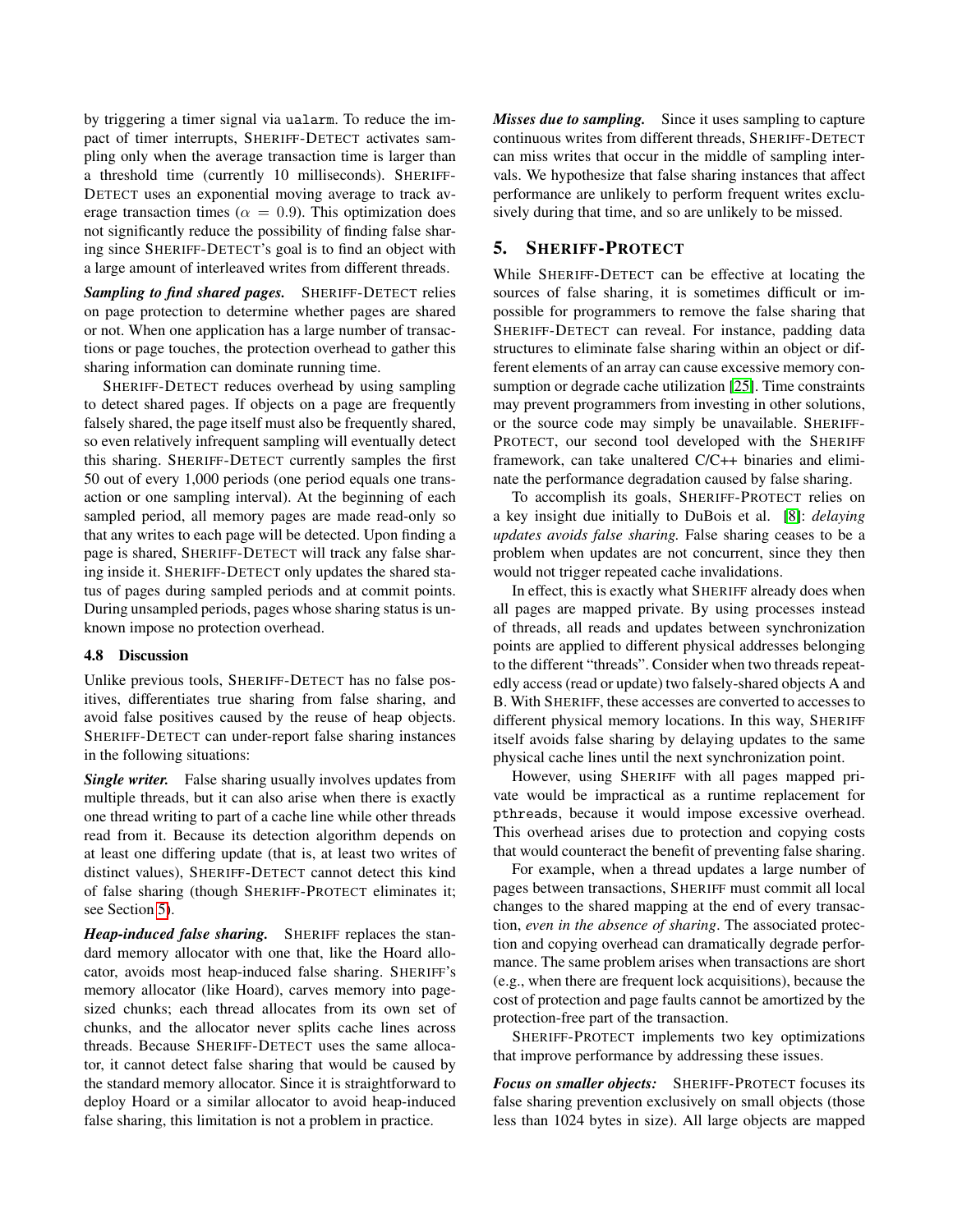shared and are never protected. This optimization is motivated by two observations.

First, we expect small objects to be a likely source of problematic false sharing. False sharing in large objects like arrays is also possible, but we expect the amount of false sharing relative to the size of the object to be far lower than with small objects (an intuition that SHERIFF-DETECT confirms, at least across our benchmark suite). For such objects, the cost of protection would outweigh the advantages of preventing false sharing.

Second, the total amount of memory consumed by small objects tends to be less than that consumed by large objects. Because the cost of protecting and committing changes is proportional to the volume of updates, SHERIFF-PROTECT limits protection to small objects, reducing overhead while capturing the benefit of false sharing prevention where it matters most.

*Adaptive false sharing prevention:* Short transactions do not give SHERIFF the chance to amortize its protection overheads. To address this, SHERIFF-PROTECT employs a simple adaptive mechanism. SHERIFF-PROTECT tracks the length of each transaction and uses exponential weighted averaging ( $\alpha = 0.9$ ) to calculate the average transaction length. If the average transaction length falls below an established threshold, SHERIFF-PROTECT switches to shared mappings for all memory and does no further page protection. As long as transactions remain too short for SHERIFF-PROTECT to have any benefit, all of its overhead-producing mechanisms remain switched off. If the average transaction length rises back above the threshold, SHERIFF-PROTECT re-establishes private mappings and page protection.

## <span id="page-8-0"></span>6. Evaluation

We perform our evaluation on a quiescent 8-core system (dual processor with 4 cores), and 8GB of RAM. Each processor is a 4-core 64-bit Intel Xeon running at 2.33 Ghz with a 4MB L2 cache. For compatibility reasons, we compiled all applications to a 32-bit target. All performance data is the average of 10 runs, excluding the maximum and minimum values. Our evaluation answers the following questions:

- How effective is SHERIFF-DETECT at finding and guiding programmers to resolve false sharing?  $(\S 6.1)$  $(\S 6.1)$
- What is SHERIFF-DETECT's performance overhead?  $(\S 6.2)$  $(\S 6.2)$
- How sensitive is SHERIFF-DETECT to different sampling rates? (§ [6.3\)](#page-11-0)
- How effectively does SHERIFF-PROTECT mitigate false sharing? (§ [6.4\)](#page-12-0)

# <span id="page-8-1"></span>6.1 SHERIFF-DETECT Effectiveness

We first evaluate SHERIFF-DETECT with microbenchmarks we developed that exemplify a range of sharing scenarios.

| <b>Benchmark</b>  | <b>PTU</b>  | <b>SHERIFF-DETECT</b> |
|-------------------|-------------|-----------------------|
|                   | cache lines | objects               |
| blackscholes      | 0           |                       |
| canneal           |             |                       |
| dedup             | 0           |                       |
| ferret            | 0           |                       |
| fluidanimate      | 3           |                       |
| histogram         | 0           |                       |
| kmeans            | 1,916       | 2                     |
| linear_regression | 5           |                       |
| matrix_multiply   | 468         | 0                     |
| pbzip2            | 14          |                       |
| pca               | 45          | 0                     |
| pfscan            | 3           | 0                     |
| reverse_index     | N/A         | 5                     |
| streamcluster     | 9           |                       |
| string_match      | 0           |                       |
| word_count        | 4           |                       |
| swaptions         | 196         |                       |
| <b>Total</b>      | 2,664       | 15                    |

<span id="page-8-2"></span>Table 2. Detection results for PTU and SHERIFF-DETECT. For PTU, we show how many cache lines are reported as (potentially) falsely shared. For SHERIFF-DETECT, we provide the number of objects reported (with significance filtering turned off). "N/A" indicates that PTU failed because it ran out of memory.

For comparison, we also present the corresponding results of Intel's Performance Tuning Utility (PTU), version 3.2 [\[12\]](#page-14-6).

Table [1](#page-9-1) presents the results of this evaluation. We can see that SHERIFF-DETECT reports both false sharing and pseudo-sharing problems successfully, and correctly ignores the benchmarks with no actual false sharing performance impact (3–5). However, PTU reports false sharing for benchmarks 4 and 5. Note that benchmark 5 triggers a false positive due to heap object reuse: the two different allocations happen to occupy the same address. SHERIFF-DETECT avoids this false positive by cleaning up invalid counting information.

We next evaluate SHERIFF-DETECT's effectiveness at detecting false sharing problems across a range of applications: the Phoenix [\[21\]](#page-14-24) and PARSEC [\[4\]](#page-14-9) benchmark suites, and two open source multithreaded applications, pbzip2 (a parallel compressor) and pfscan (a parallel file scanner). We use the simlarge inputs for all applications of PARSEC. For Phoenix, we chose parameters that allow the programs to run as long as possible.  $<sup>1</sup>$  $<sup>1</sup>$  $<sup>1</sup>$ </sup>

Table [2](#page-8-2) shows that SHERIFF-DETECT reveals false sharing in seven out of seventeen benchmarks (when filtering for low performance impact is disabled; see below). SHERIFF-

<sup>&</sup>lt;sup>1</sup> As of this writing, we are unable to successfully compile raytrace and vips, and SHERIFF is currently unable to run x264, bodytrack, and facesim. Freqmine is not included because it does not support pthreads.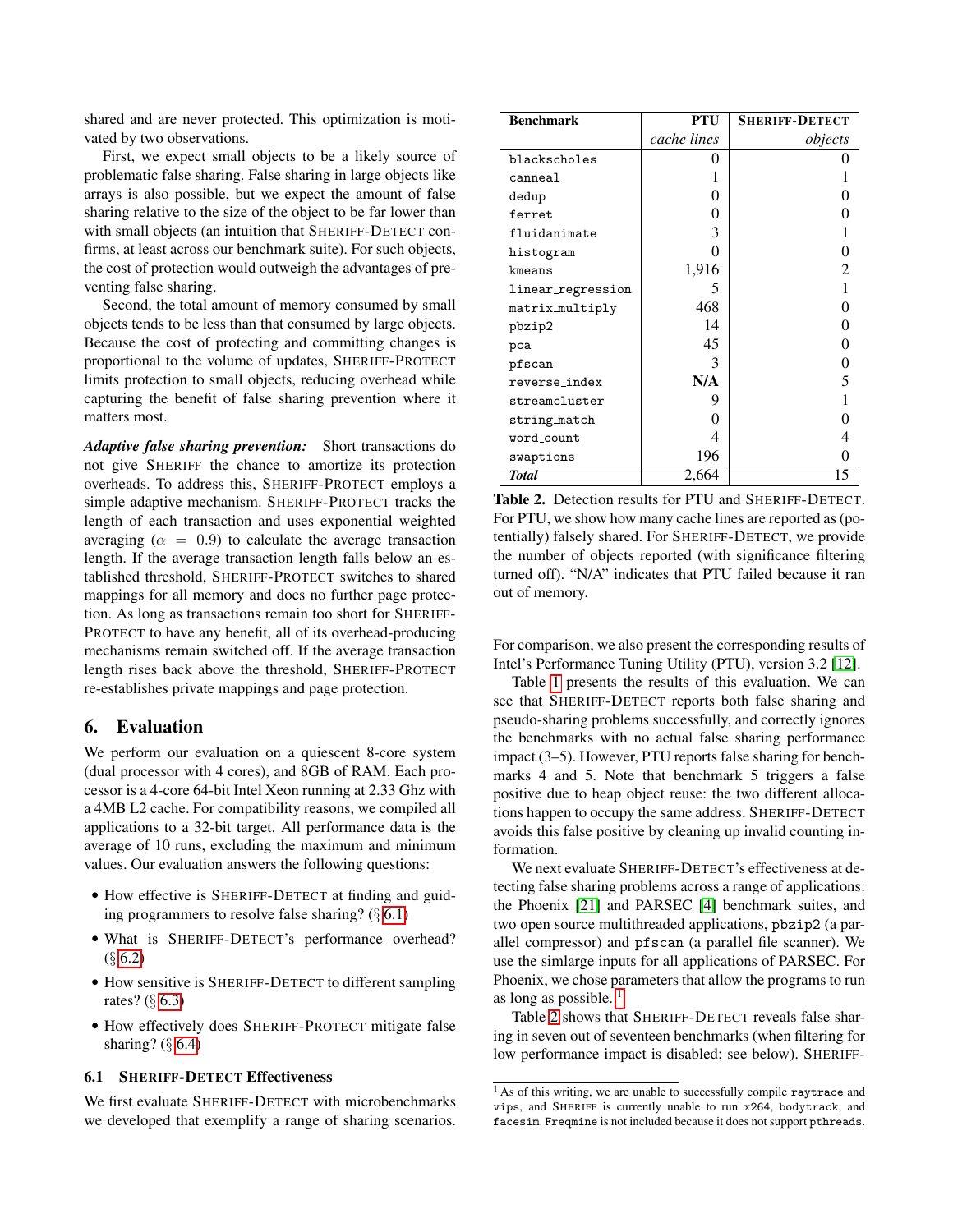| <b>Microbenchmark</b>                  | Performance-Sensitive /      | <b>SHERIFF-DETECT</b> | PTU |
|----------------------------------------|------------------------------|-----------------------|-----|
|                                        | <b>Actual False Sharing?</b> |                       |     |
| False sharing (adjacent objects)       | Yes                          |                       |     |
| <i>Pseudo sharing (array elements)</i> | Yes                          |                       |     |
| True sharing                           | N <sub>0</sub>               |                       |     |
| Non-interleaved false sharing          | N <sub>0</sub>               |                       |     |
| Heap reuse (no sharing)                | N٥                           |                       |     |

<span id="page-9-1"></span>Table 1. False sharing detection results using PTU and SHERIFF-DETECT. SHERIFF-DETECT correctly reports only actual false sharing instances, and only those with a performance impact;  $\checkmark$  denotes a correct report, and  $\times$  indicates a spurious report (a false positive).

```
int * use len:
void insert_sorted(int curr_thread) {
   ......
   // After finding a new link
   ( use_len [ curr_thread ])++;
   ......
}
```
<span id="page-9-2"></span>Figure 4. False sharing detected by SHERIFF-DETECT in reverse index. False sharing arises when adjacent threads modify the use len array.

DETECT detects false sharing in four benchmarks from the Phoenix suite and three from the PARSEC suite. However, for three of these benchmarks (kmeans, canneal, and fluidanimate), the average number of interleavings per cache line is lower than 10, indicating that the false sharing would not have a significant performance impact; SHERIFF-DETECT is normally configured not to report these.

In reverse index and word count, multiple threads repeatedly modify the same heap object. Figure [4](#page-9-2) shows a simplified version of the code. To avoid false sharing, each thread could update a thread-local temporary and modify the global use len only at the end.

Linear\_regression's false sharing problem is slightly different (see Figure [5\)](#page-9-3). In this case, two different threads falsely share the same cache line if the structure lreg\_args is not cache line aligned. This problem can easily be avoided simply by padding the structure lreg\_args.

The false sharing detected in streamcluster (one of the PARSEC benchmarks) is similar to the false sharing in linear\_regression.

Examination of the source code indicates that the author tried to avoid false sharing by padding, but the amount of padding, 32 bytes, was insufficient to accomodate the actual physical cache line size used in the evaluation (64 bytes). Setting the CACHE LINE macro to 64 bytes eliminates the false sharing.

The performance of these four benchmarks is listed in Table [3,](#page-10-1) before and after fixing the false sharing issues that SHERIFF-DETECT identifies. To understand the differences in performance improvements, we modified the code to compute the number of updates to these falsely shared objects. Updates listed here are the *maximum* possible number of in-

```
struct {
   long long SX ;
   long long SY ;
   long long SXX ;
    ......
} lreg_args ;
void * lreg_thread ( void * args_in ) {
   struct lreg_{args} * args = args_{in};
   for (i = 0; i < args -> num_elems ; i ++) {
args -> SX += args -> points [i ]. x;
      args -> SXX += args -> points [ i ]. x
* args -> points [ i ]. x;
   }
   ......
}
```
<span id="page-9-3"></span>Figure 5. False sharing detected by SHERIFF-DETECT in linear\_regression. Each thread is passed in a pointer to a struct as an argument, but the struct is smaller than a cache line (52 bytes), so two different threads write to the same cache line simultaneously.

terleaving writes of these objects; the actual number of interleaving writes depends on scheduling.

The reverse index and word count benchmarks do not exhibit substantial performance improvements after removing false sharing because the number of updates is relatively low. For example, the maximum number of interleaved updates for reverse index is 416,000. The streamcluster benchmark has around 28 million updates, and eliminating false sharing provides a modest performance improvement (5.4%). The most dramatic improvement is for linear regression. After removing its false sharing, it runs  $9\times$  faster.

### <span id="page-9-0"></span>6.1.1 SHERIFF-DETECT vs. PTU

To evaluate SHERIFF-DETECT's effectiveness at finding false sharing, we compare it to Intel's Performance Tuning Utility (PTU), a commercial product which represents the state of the art for detecting false sharing.

This comparison evaluates the number of reports that each tool generates, and the effectiveness of each at helping the programmer find and resolve actual instances of false sharing.

*Reporting.* For PTU, we list the number of cache lines reported as possibly falsely-shared. To locate a single case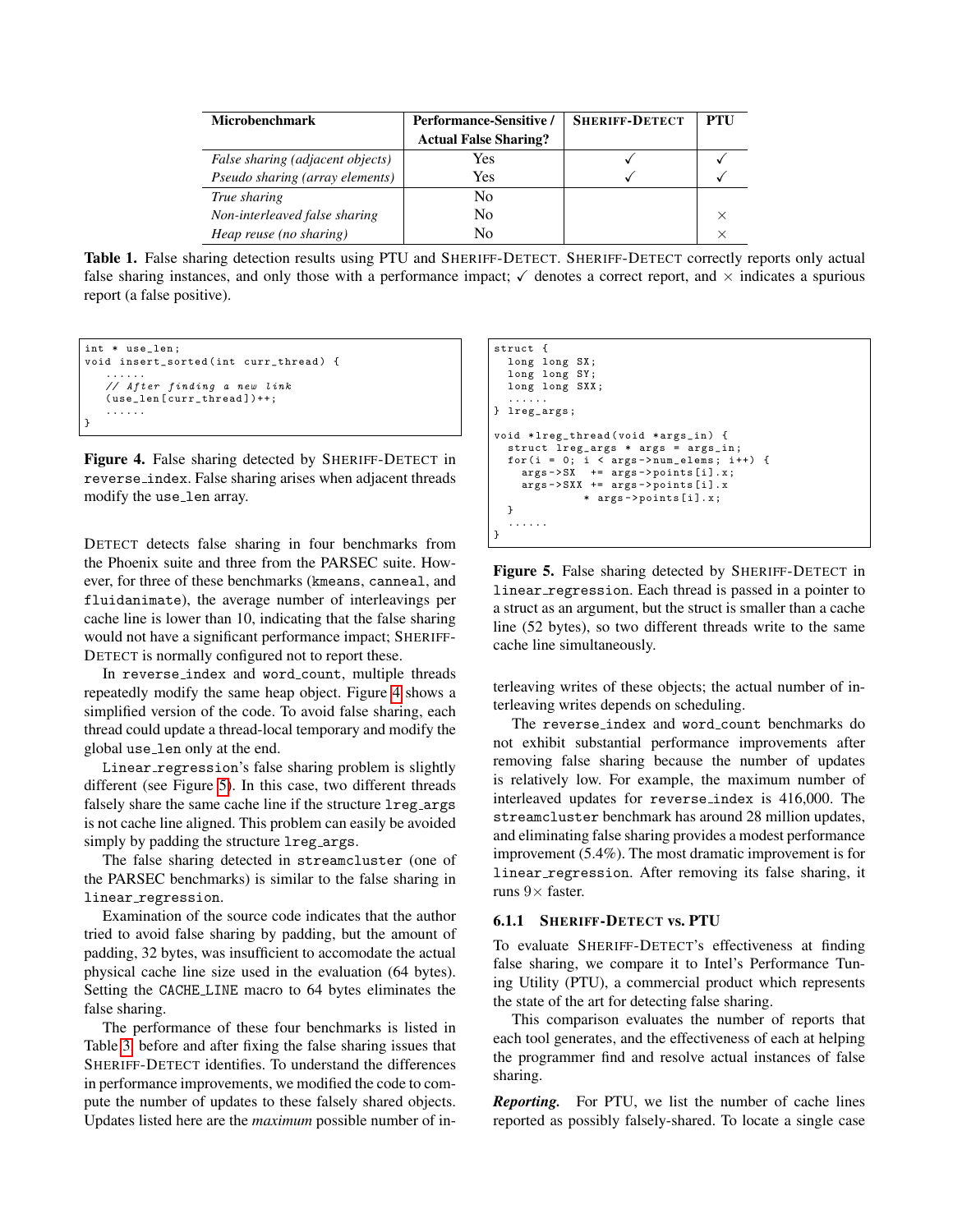| Basic Data Access Profiling (2010-07-12-09-33-05) Granularity Cachelines |                |              |                         |    |                  |                   |                |                  |                     |
|--------------------------------------------------------------------------|----------------|--------------|-------------------------|----|------------------|-------------------|----------------|------------------|---------------------|
| Cacheline Address / Offset / Threa                                       | CollRefs       | LLs          |                         |    | Ay Ty Contention | INST R refs)   MS |                | MEM LOAD L2 MISS | <b>Contributors</b> |
| <b>Dxef35f340</b>                                                        | 15             | o            | з                       | 45 |                  | 15                | o              |                  | 0 Offsets: 3 Thread |
| <b>Dxed55c340</b>                                                        | 15             | o            |                         | 45 |                  | 15                | o              |                  | 0 Offsets: 3 Threat |
| $-0x0804f080$                                                            | 12             | ٥            |                         | 99 |                  | 3                 | 9              |                  | 0 Offsets: 6 Thread |
| $\sqrt{\frac{965 \text{ e} t}{100}}$                                     | 4              | $\Omega$     | 10 <sup>1</sup>         | 40 | $\Omega$         | $\mathbf{0}$      | $\overline{4}$ |                  | 0 Threads: 1        |
| $\sqrt{\text{Thread:00004598(0011)}}$                                    | 4              | 0            | 10 <sup>°</sup>         | 40 | o                | 0                 | 4              |                  | 0 Functions: 1      |
| wordcount reduce                                                         | 4<br>グ         | 0            | 10 <sup>1</sup>         | 40 | o                | O                 | 4              |                  |                     |
| $\sqrt{\text{offset}}$ :0x18(24)                                         |                | $\mathbf{0}$ | 3.                      | 13 | $\Omega$         |                   |                |                  | 0 Threads: 1        |
| $\sqrt{\frac{1}{2}T}$ Thread:0000459c(0014)                              |                | $\mathbf 0$  | 3.                      | 13 |                  |                   |                |                  | 0 Functions: 1      |
| wordcount reduce                                                         | $\overline{2}$ | $\bf{0}$     | 3.                      | 13 | o                |                   |                |                  |                     |
| ▶ Offset:0x14(20)                                                        | $\overline{z}$ | $\Omega$     | $\overline{\mathbf{3}}$ | 13 | $\Omega$         |                   |                |                  | 0 Threads: 1        |
| ▷ Offset:0x0c(12)                                                        | $\overline{z}$ | $\mathbf{0}$ | з.                      | 13 | $\Omega$         |                   |                |                  | 0 Threads: 1        |
| $\triangleright$ Offset:0x1c(28)                                         |                | $\Omega$     | 10 <sup>1</sup>         | 10 | $\Omega$         | $\Omega$          |                |                  | 0 Threads: 1        |
| $\triangleright$ Offset:0x10(16)                                         |                | $\mathbf{O}$ | 10                      | 10 | $\mathbf{0}$     | $\mathbf{0}$      |                |                  | 0 Threads: 1        |

<span id="page-10-2"></span>Figure 6. A fragment of Intel Performance Tuning Utility's report for word\_count (see Section [6.1.1\)](#page-9-0); the full report is 863 lines long.

| <b>Benchmark</b>  | Orig | Mod  | <b>Speedup</b> | <b>Updates</b> |
|-------------------|------|------|----------------|----------------|
|                   | (s)  | (S)  |                | (M)            |
| linear_regression | 3.40 | 0.37 | 818%           | 1323.6         |
| reverse_index     | 2.08 | 2.03 | 2.4%           | 0.4            |
| streamcluster     | 2.78 | 2.63 | 5.4%           | 28.7           |
| word_count        | 2.20 | 2.18 | $1\%$          | 03             |

<span id="page-10-1"></span>Table 3. Performance data for benchmarks with significant false sharing, as reported by SHERIFF-DETECT. "Orig" and "Mod" are the runtimes before and after fixing the false sharing revealed by SHERIFF-DETECT. All data are obtained running with pthreads. "Updates" is the maximum number of updates to falsely-shared cache lines.

of false sharing, a programmer must sift through every one of these reports. SHERIFF-DETECT reports sharing at the object granularity.

From the results listed in Table [2,](#page-8-2) we can see that SHERIFF-DETECT imposes a far lower burden on the programmer. Across all of the benchmarks, PTU indicates the need to examine 2,664 cache lines overall (not including reverse index, which PTU cannot run). By contrast, SHERIFF-DETECT reports just 15 objects as potential source of false sharing. After increasing its significance threshold parameter, SHERIFF-DETECT reports just 5 objects, all of which are truly false sharing.

Several factors lead to this difference. First, SHERIFF-DETECT reports objects rather than cache lines, which reduces the number of reports when one callsite is the source of a number of allocations (as in kmeans) or when one object spans multiple cache lines (as in reverse index). Second, SHERIFF-DETECT distinguishes true from false sharing, reducing the number of reported items. Finally, SHERIFF-DETECT only reports those objects with interleaving writes above a threshold, which significantly reduces the number of reports.

*Ease of locating false sharing.* To illustrate how SHERIFF-DETECT can precisely locate false sharing instances, we use the word count benchmark as a representative example.

Our experience with diagnosing other false sharing issues is similar. Below is an extract of SHERIFF-DETECT's report for word\_count:

```
1st object, cache interleaving writes
13767 times (start at 0xd5c8e140).
Object start 0xd5c8e160, length 32.
It is a heap object with callsite:
[0] ./wordcount_pthreads.c:136
[1] ./wordcount_pthreads.c:441
```
Line 136 (wordcount pthreads.c), contains the following memory allocation:

```
use_len=malloc(num_procs*sizeof(int));
```
Grepping for use\_len, a global pointer, quickly leads to this line:

use\_len[thread\_num]++;

Now it is clear that different threads are modifying the same object (use\_len). Fixing the problem with thread-local copies of this object is now straightforward [\[13\]](#page-14-7).

By contrast, compare PTU's output for the same benchmark, shown in Figure [6.](#page-10-2) Finding this problem is far more complicated with PTU. The full report consists of 863 lines describing cache lines and the functions that access them, not individual objects. The task of finding false sharing is further exacerbated by the fact that many of these reports are false positives. PTU is also unable to effectively rank the performance impact of false sharing instances. The "Collected Data Refs" metric (the second column) is inaccurate at best: for this example, PTU only reports 12 references, while SHERIFF-DETECT observes 13,767 references.

## <span id="page-10-0"></span>6.2 SHERIFF-DETECT Performance

Figure [7](#page-11-1) presents the runtime overhead of SHERIFF-DETECT versus pthreads across our benchmark suites. SHERIFF-DETECT executes with surprisingly low overhead: 20% on average, with the exception of three outliers.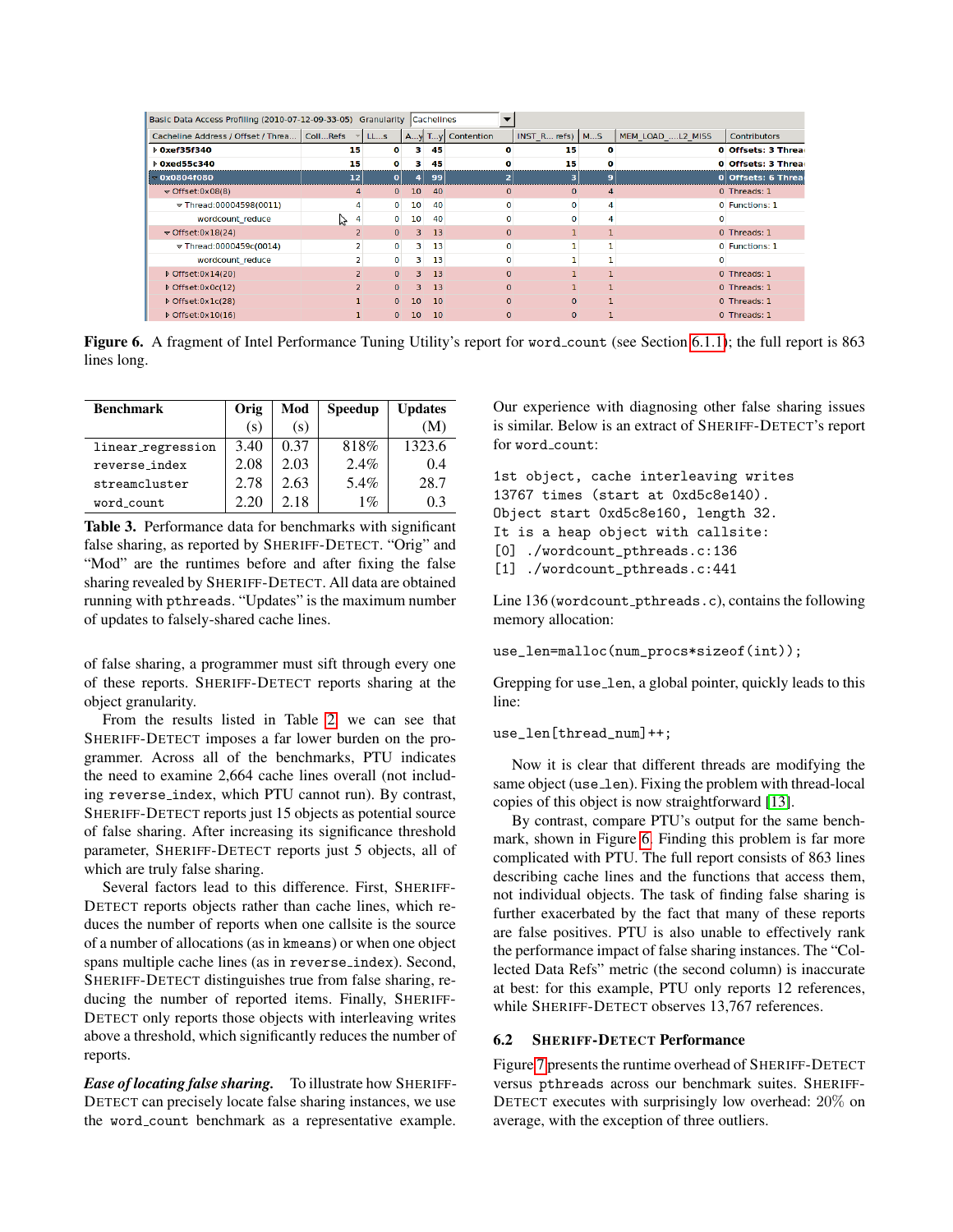

<span id="page-11-1"></span>Figure 7. SHERIFF-DETECT overhead across two suites of benchmarks, normalized to the performance of the pthreads library (lower is better). With two exceptions, its overhead is quite low (on average, just 20%).

| <b>Benchmark</b>  | <b>Normalized Runtime</b> |                 |  |  |  |
|-------------------|---------------------------|-----------------|--|--|--|
|                   | <b>SHERIFF-</b>           | <b>SHERIFF-</b> |  |  |  |
|                   | <b>DETECT</b>             | <b>PROTECT</b>  |  |  |  |
| blackscholes      | 1.00                      | 1.00            |  |  |  |
| canneal           | 8.23                      | 1.11            |  |  |  |
| dedup             | 1.27                      | 1.02            |  |  |  |
| ferret.           | 1.03                      | 1.03            |  |  |  |
| fluidanimate      | 11.39                     | 1.47            |  |  |  |
| histogram         | 0.77                      | 0.76            |  |  |  |
| kmeans            | 1.29                      | 1.28            |  |  |  |
| linear_regression | 0.12                      | 0.11            |  |  |  |
| matrix_multiply   | 1.00                      | 1.00            |  |  |  |
| pbzip2            | 1.13                      | 1.00            |  |  |  |
| pca               | 1.04                      | 1.03            |  |  |  |
| pfscan            | 1.02                      | 0.85            |  |  |  |
| reverse index     | 1.67                      | 1.25            |  |  |  |
| streamcluster     | 1.10                      | 0.94            |  |  |  |
| string_match      | 0.61                      | 0.60            |  |  |  |
| swaptions         | 0.97                      | 0.94            |  |  |  |
| word_count        | 1.09                      | 1.05            |  |  |  |
| <b>Geomean</b>    | 1.21                      | 0.87            |  |  |  |

<span id="page-11-2"></span>Table 4. Detailed execution times with SHERIFF-DETECT and SHERIFF-PROTECT, normalized to execution with the pthreads library; numbers below 1 (boldfaced) indicate a speedup over pthreads.

There are two benchmarks for which SHERIFF-DETECT does not perform particularly well. One is canneal, where the performance overhead of SHERIFF-DETECT is about 8× compared to pthreads, while fluidanimate's overhead is approximately  $11 \times$  slower than that using pthreads.

The first reason for these overheads is that both benchmarks trigger a high number of dirtied pages (3.4 million and 2.15 million, respectively). For each dirty page, SHERIFF-DETECT applies memory protection twice, creates the copyon-write version and twin page, checks for false sharing at every checking period, and finally commits updates to the shared mapping. Copying alone is a major part of the overhead associated with dirty pages, since one dirty page needs at least three copies. For canneal, copying alone accounts for about 20 seconds of additional execution time.

fluidanimate also runs slowly with SHERIFF-DETECT because of an unusually high number of transactions (16.7 million). Examination of the source code of fluidanimate reveals frequent locking and unlocking. SHERIFF replaces lock calls with their interprocess variants and triggers a transaction end and begin for each, adding overhead if there are shared pages (as here).

While these outliers force SHERIFF-DETECT to run slowly, SHERIFF-DETECT's overhead is generally acceptable and far lower than most previous tools.

linear regression is an outlier in the opposite direction: with SHERIFF-DETECT, it runs  $8 \times$  faster than with pthreads. The reason is a serious false sharing issue (see Table [3\)](#page-10-1) that both SHERIFF-DETECT and SHERIFF-PROTECT eliminate automatically, thus dramatically improving performance. Other cases where SHERIFF-DETECT outperforms pthreads are also due to false sharing elimination; SHERIFF-PROTECT further reduces overhead for these and other applications, as the next section describes.

## <span id="page-11-0"></span>6.3 SHERIFF-DETECT Sampling Rate Sensitivity

SHERIFF-DETECT relies on sampling to measure the performance impact of false sharing. Sampling has a precision-cost tradeoff: increased sampling rates may provide better estimates of the performance impact of false sharing, but at the cost of increased runtime overhead.

The overhead of sampling is affected by two application characteristics: the average transaction length, and the number of shared pages dirtied per transaction. Sampling is only triggered when the average transaction runtime exceeds the sampling interval (see Section [4.7\)](#page-6-1). During sampling, SHERIFF-DETECT checks each dirtied shared page for mod-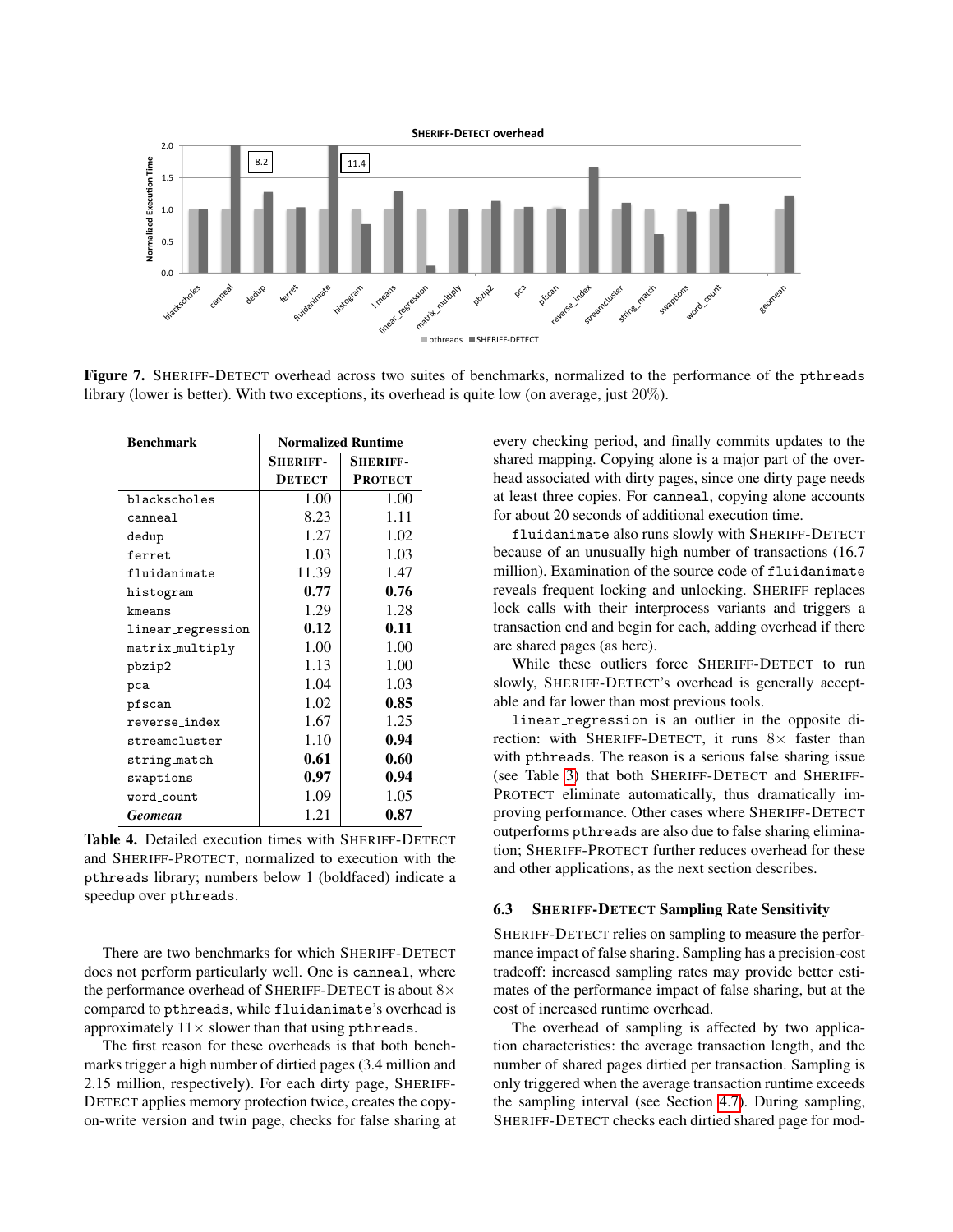

<span id="page-12-1"></span>Figure 8. SHERIFF-PROTECT performance, normalized to the performance of the pthreads library (see Section [6.4;](#page-12-0) lower is better). For applications with significant false sharing, SHERIFF-PROTECT can substantially increase performance.

ifications by comparing the temporary twin page against its corresponding working version.

To measure SHERIFF-DETECT's sensitivity to the sampling rate, we compare its behavior with three different sampling rates: 2ms, 10ms (our baseline), and 50ms.

*Sampling Overhead:* Figure [9](#page-13-1) shows that the choice of sampling interval generally has little performance impact across our benchmark suite. For most benchmarks, sampling imposes low overhead because the average number of shared pages is not large, or because the transaction length is often shorter than the sampling interval.

One outlier is canneal, which is extremely sensitive to the sampling rate. When the sampling interval is 2ms, canneal runs about 2.3X slower than with a 10ms sampling interval, and with a 10ms sampling interval, SHERIFF-DETECT runs 35% slower than with a 50ms interval. The reason is that canneal dirties a large number of shared pages and the average transaction length is about 40ms. More frequent sampling thus increases the amount of checking overhead.

*Sampling Effectiveness:* The choice of sampling rates has relatively little impact on detection and ranking, as Table [5](#page-13-2) shows. As anticipated, in most cases, the number of falselyshared objects reported and the number of interleaved writes observed is not significantly different.

While changing the sampling rate affects the number of falsely-shared objects detected, it has little impact on the detection results for falsely-shared objects with a significant performance impact. For example, increasing the sampling rate to 2ms reveals two additional falsely-shared objects (for ferret and streamcluster), but the number of additional interleavings is quite low (under 10 for those objects). Similarly, reducing the sampling rate to 50ms results in the detection of two fewer objects overall (kmeans and word\_count), but these objects have little impact on performance.

#### <span id="page-12-0"></span>6.4 Effectiveness of SHERIFF-PROTECT

Here, we examine the effectiveness of SHERIFF-PROTECT at mitigating false sharing; Figure [8](#page-12-1) presents execution times versus pthreads. For most applications, SHERIFF-PROTECT either has no effect on performance (when there is no false sharing to eliminate) or improves it. Table [4](#page-11-2) provides detailed performance numbers for both SHERIFF-PROTECT and SHERIFF-DETECT.

For three applications, SHERIFF-PROTECT degrades performance by up to 47% versus pthreads. For kmeans, which creates over 375 threads per second, the added cost stems from using processes instead of threads. While process creation on Linux is relatively cheap, it is still more expensive than creating threads.

The slowdowns for reverse index and fluidanimate are due to more subtle technical details of the processesas-threads framework. SHERIFF uses a file-based mapping to connect the private and shared mappings. The Linux page fault handler does more work when operating on filebased pages than on anonymous pages (the normal case for heap-allocated pages). For example, the first write to a filemapped page repopulates information from the file's page table entry. In addition, the shared store for all heap pages is initially set to MAP SHARED, so writing to one shared page can cause a copy-on-write operation in the kernel even when there is only one user. As future work, we plan to investigate extending the kernel with an additional mapping mode to eliminate this overhead.

SHERIFF-PROTECT improves the performance of the programs implicated by SHERIFF-DETECT as suffering from false sharing, as well as several others. For example, histogram also runs substantially faster with SHERIFF-PROTECT (24%), although we currently are not certain why this is the case. string match runs 40% faster because of false sharing caused by the pthreads heap allocator (which is why SHERIFF-DETECT does not find it). The most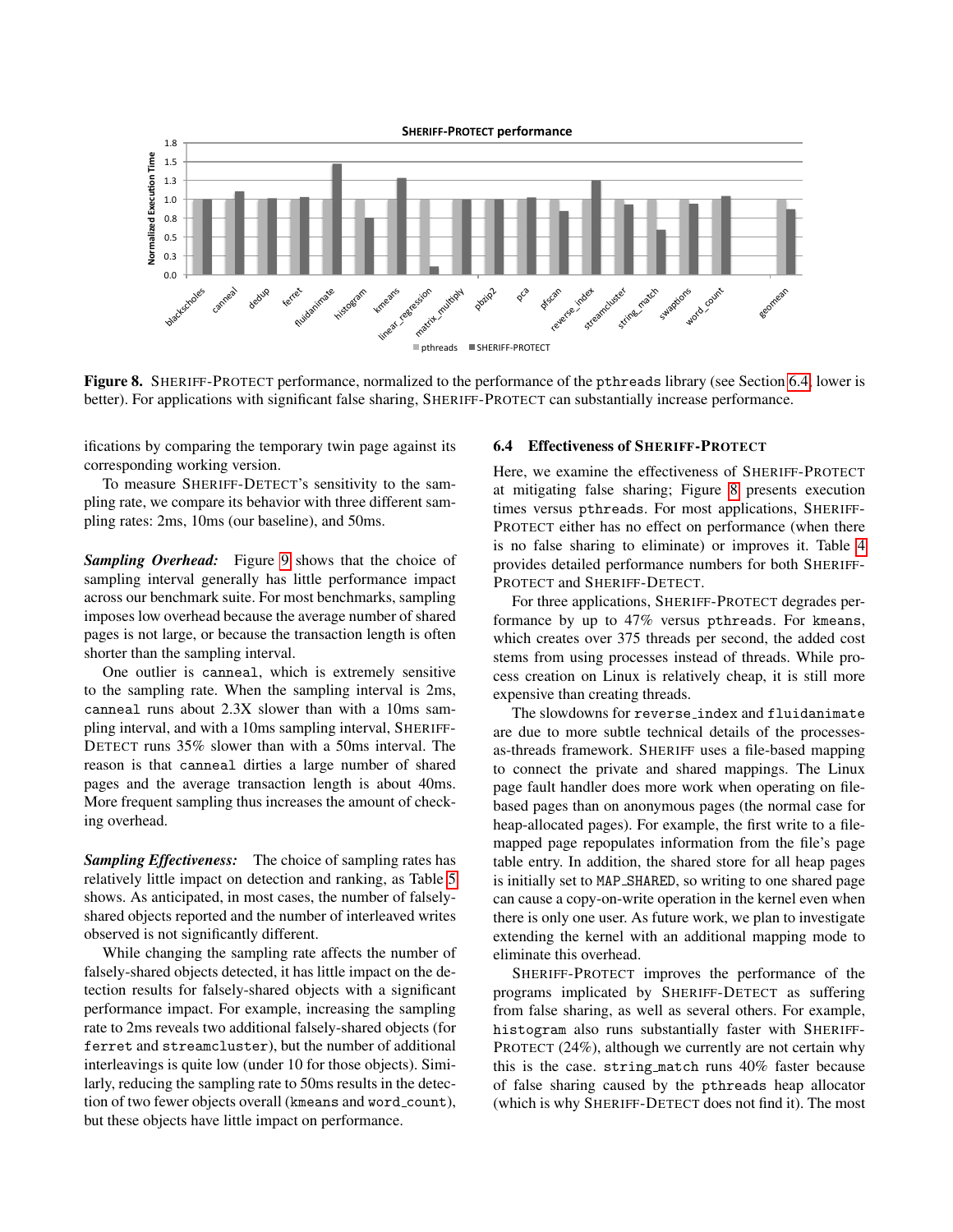

<span id="page-13-1"></span>Figure 9. SHERIFF-DETECT performance with different sampling rates, normalized to the performance with a sampling interval of 10ms (presented in Figure [7\)](#page-11-1); lower is better.

| <b>Benchmark</b>  |                | 2ms      |                | 10 <sub>ms</sub> | 50 <sub>ms</sub> |          |  |
|-------------------|----------------|----------|----------------|------------------|------------------|----------|--|
|                   | obis           | writes   | obis           | writes           | obis             | writes   |  |
| canneal           |                | 21444321 |                | 26369324         |                  | 30580451 |  |
| ferret.           |                | 3        | 0              | $\theta$         | $\theta$         |          |  |
| fluidanimate      |                | 3370     |                | 4064             |                  | 2851     |  |
| kmeans            | $\mathfrak{D}$ | 2974     | $\mathfrak{D}$ | 1122             |                  | 98       |  |
| linear_regression |                | 1050     |                | 311              |                  | 71       |  |
| reverse index     | 5              | 14494    | 5              | 14782            | 5                | 14981    |  |
| streamcluster     | $\mathfrak{D}$ | 52462    |                | 52283            |                  | 52420    |  |
| word count        |                | 9849     |                | 2699             | 3                | 622      |  |

<span id="page-13-2"></span>Table 5. SHERIFF-DETECT precision with different sampling rates, including the number of falsely-shared objects and interleaved writes. We omit data for benchmarks with no observed cases of false sharing.

dramatic improvement comes from linear\_regression, which runs  $9 \times$  faster than with pthreads because SHERIFF-PROTECT eliminates its serious false sharing (see Table [3\)](#page-10-1). These results show that SHERIFF-PROTECT is effective at mitigating false sharing without the need for programmer intervention or access to source code.

# <span id="page-13-0"></span>7. Conclusion

This paper presents two tools that attack the problem of false sharing in multithreaded programs. Both are built with SHERIFF, a software-only framework that enables per-thread memory protection and isolation. SHERIFF works by converting threads into processes, and uses memory mapping and a difference-based commit protocol to provide isolated writes. SHERIFF-DETECT identifies false sharing instances with no false positives, and pinpoints the objects involved in performance-critical false sharing problems. We show that SHERIFF-DETECT can greatly assist programmers in tracking down and resolving false sharing problems. When it is not feasible for programmers to resolve these problems, either because code is unavailable or because the fixes would degrade performance further, SHERIFF-PROTECT can be used to automatically eliminate the false sharing problems

indicated by SHERIFF-DETECT. We show that SHERIFF-PROTECT can substantially improve the performance of applications with moderate to severe false sharing, without the need for programmer intervention or source code.

# 8. Acknowledgments

The authors thank Luis Ceze, Christoph Reichenbach, and Charlie Curtsinger for their valuable feedback and suggestions that helped improve this paper. We acknowledge the support of the Gigascale Systems Research Center, one of six research centers funded under the Focus Center Research Program (FCRP), a Semiconductor Research Corporation entity. This material is based upon work supported by Intel, Microsoft Research, and the National Science Foundation under CCF-0910883. Any opinions, findings, and conclusions or recommendations expressed in this material are those of the author(s) and do not necessarily reflect the views of the National Science Foundation.